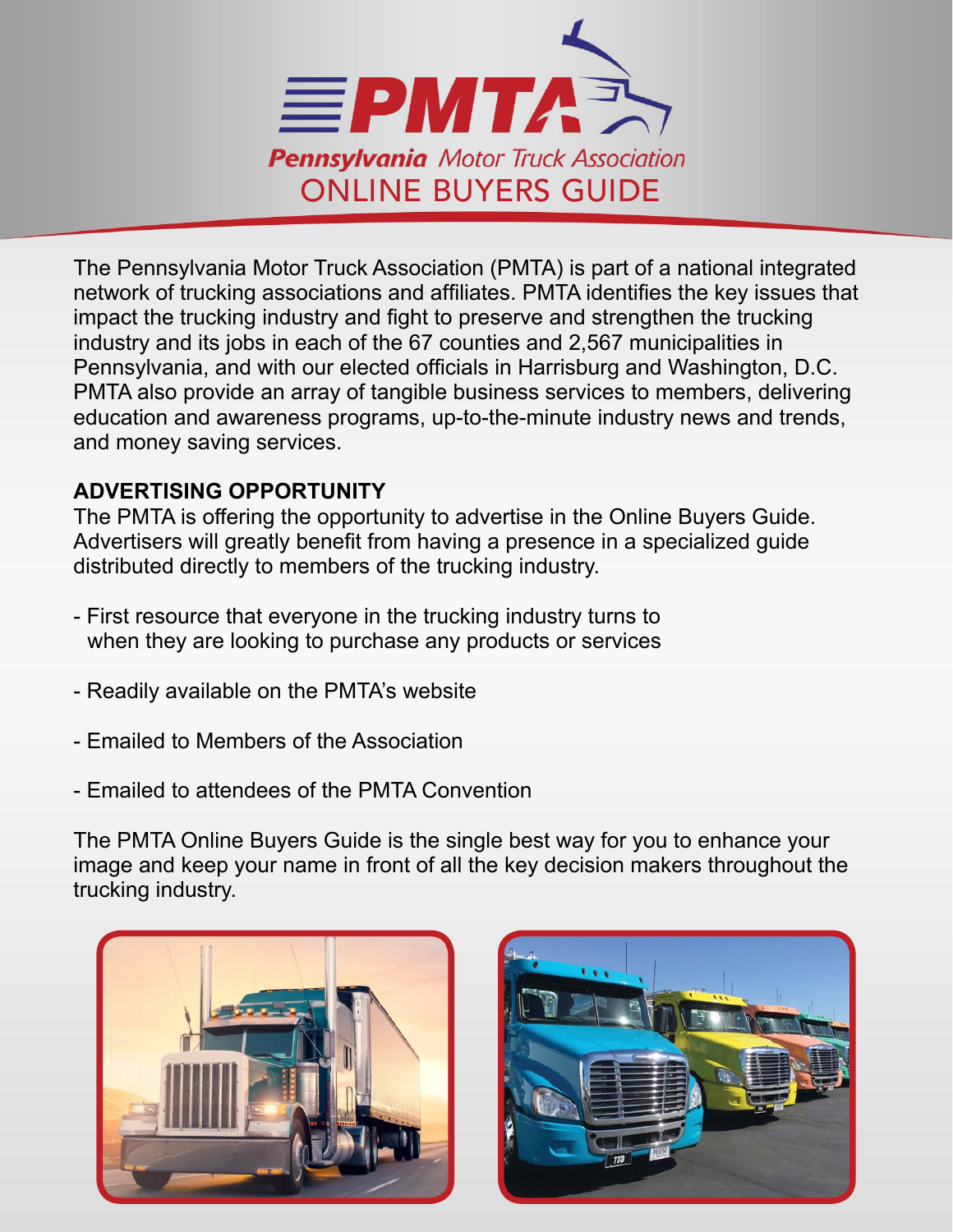## **PMTA ONLINE BUYERS GUIDE AD POSITIONING**

The PMTA Online Buyers Guide has a user-friendly format that makes it easy for consumers and suppliers of the trucking industry to come together for products and services otherwise hard to locate.





#### **Spotlight Listing Ad - \$2,195**

The Spotlight Listing Ad, positioned on the Buyers Guide home page, highlights your company or products.

#### **Featured Company - \$4,250**

Featured Companies are positioned at the center of the Buyers Guide home page and all click-through pages to catch the attention of potential buyers. Space is limited.

#### **Banner Ads - \$7,500**

Banner Ads are placed at the top and bottom of the Buyers Guide home page and all click-through pages to ensure your message will be noticed throughout the website. Space is limited.

\* Company names, logos, addresses, etc. are for illustrative purposes only.